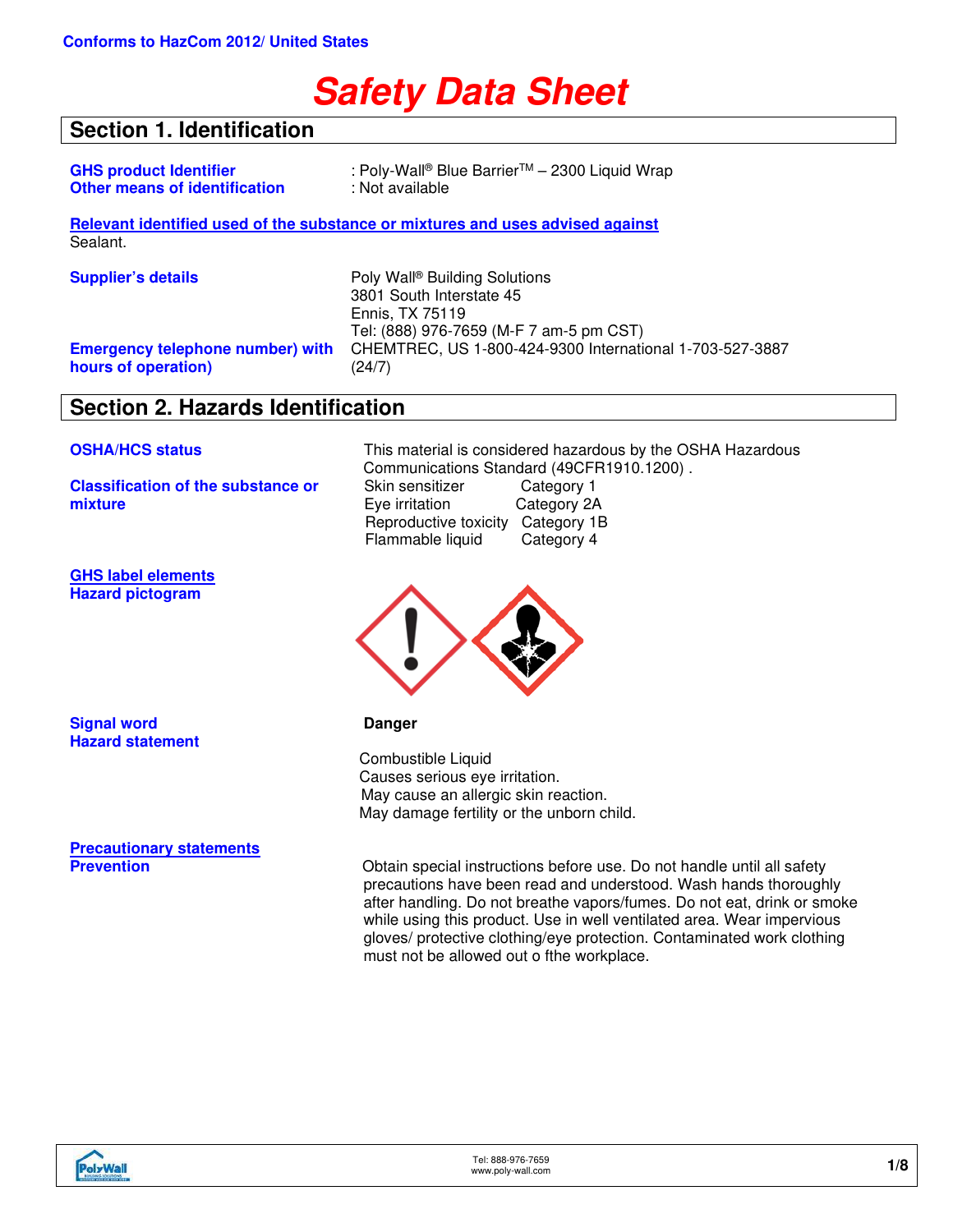## **Section 2. Hazards Identification**

| <b>Response</b>                         | If on skin: Wash with plenty of water. Take off contaminated clothing and<br>wash if before reuse. If skin irritation or rash occurs: get medical advice/<br>attention. If in eyes: Rinse cautiously with water for several minutes.<br>Remove contact lenses, if present and easy to do so. Continue rinsing. If<br>eye irritation persists: Get medical advice/ attention. If inhaled: remove<br>person to fresh air and keep comfortable for breathing. If experiencing<br>respiratory symptoms: Call a poison center/doctor. If swallowed: Rinse<br>mouth. DO NOT induce vomiting. Get medical advice/attention if you feel<br>unwell. If exposed or concerned: get medical advice/attention. |
|-----------------------------------------|---------------------------------------------------------------------------------------------------------------------------------------------------------------------------------------------------------------------------------------------------------------------------------------------------------------------------------------------------------------------------------------------------------------------------------------------------------------------------------------------------------------------------------------------------------------------------------------------------------------------------------------------------------------------------------------------------|
| <b>Storage</b>                          | Store locked up. Store in a well-ventilated place, keep cool. Keep container<br>tightly closed.                                                                                                                                                                                                                                                                                                                                                                                                                                                                                                                                                                                                   |
| <b>Disposal</b>                         | Dispose of contents and container in accordance with all local, regional,<br>national and international regulations.                                                                                                                                                                                                                                                                                                                                                                                                                                                                                                                                                                              |
| <b>Hazards not otherwise classified</b> | Not applicable.                                                                                                                                                                                                                                                                                                                                                                                                                                                                                                                                                                                                                                                                                   |
| <b>Unknown Acute Toxicity</b>           | 57.4 % of the mixture consists of ingredient(s) of unknown acute toxicity.                                                                                                                                                                                                                                                                                                                                                                                                                                                                                                                                                                                                                        |

## **Section 3. Composition/information on Ingredients**

| <b>Substance/Mixture</b>                                                    | Mixture        |
|-----------------------------------------------------------------------------|----------------|
| <b>Other means of identification</b><br><b>CAS number/other identifiers</b> | Not available  |
| <b>CAS number</b>                                                           | Not applicable |

| <b>Ingredient name</b>            | %               | <b>CAS Number</b> |
|-----------------------------------|-----------------|-------------------|
| <b>Silyl Terminated Polyether</b> | 40-70 %         | Proprietary       |
| Methyl Acetate                    | 7-13%           | 79-20-9           |
| Aminoalkoxysilane                 | $0.5 - 1.5\%$ * | 1760-24-3         |
| Calcium Carbonate**               | $0.5 - 1.5\%$ * | 1317-65-3         |
| Trimethoxyvinylsilane             | $0.5 - 1.5\%$ * | 2768-02-7         |
| Titanium Dioxide**                | $0.5 - 1.5\%$ * | 13463-67-7        |
| Dibutyltin bis(acetylacetonate)   | $0.1 - 1*$      | 22673-19-4        |

\*\* Inhalation of particulates unlikely due to product's physical state.

\* The exact percentage (concentration) of composition has been withheld as a trade secret. Occupational exposure limits,if available,are listed in Section 8.

## **Section 4. First Aid Measures**

| Description of necessary first aid measures. |                                                                                                                                                                                                                                                                         |
|----------------------------------------------|-------------------------------------------------------------------------------------------------------------------------------------------------------------------------------------------------------------------------------------------------------------------------|
| <b>Eye contact</b>                           | In case of contact, immediately flush eyes with plenty of water for at least<br>15 minutes. Remove contact lenses if present and easy to do. Get medical<br>attention immediately.                                                                                      |
| <b>Inhalation</b>                            | If breathing is difficult, remove victim to fresh air and keep at rest in a<br>position comfortable for breathing. Get medical advice/attention if you feel<br>unwell.                                                                                                  |
| <b>Skin contact</b>                          | In case of contact, immediately flush skin with plenty of soap and water.<br>For minor contact, avoid spreading material on affected skin. If skin irritation<br>or rash occurs: get medical attention/advice. Take off contaminated clothing<br>and wash before reuse. |

| alvWa <sup>r</sup><br><b>BIROWS SOURCES</b> | Tel: 888-976-7659<br>www.poly-wall.com<br>. | 2/8 |
|---------------------------------------------|---------------------------------------------|-----|
|---------------------------------------------|---------------------------------------------|-----|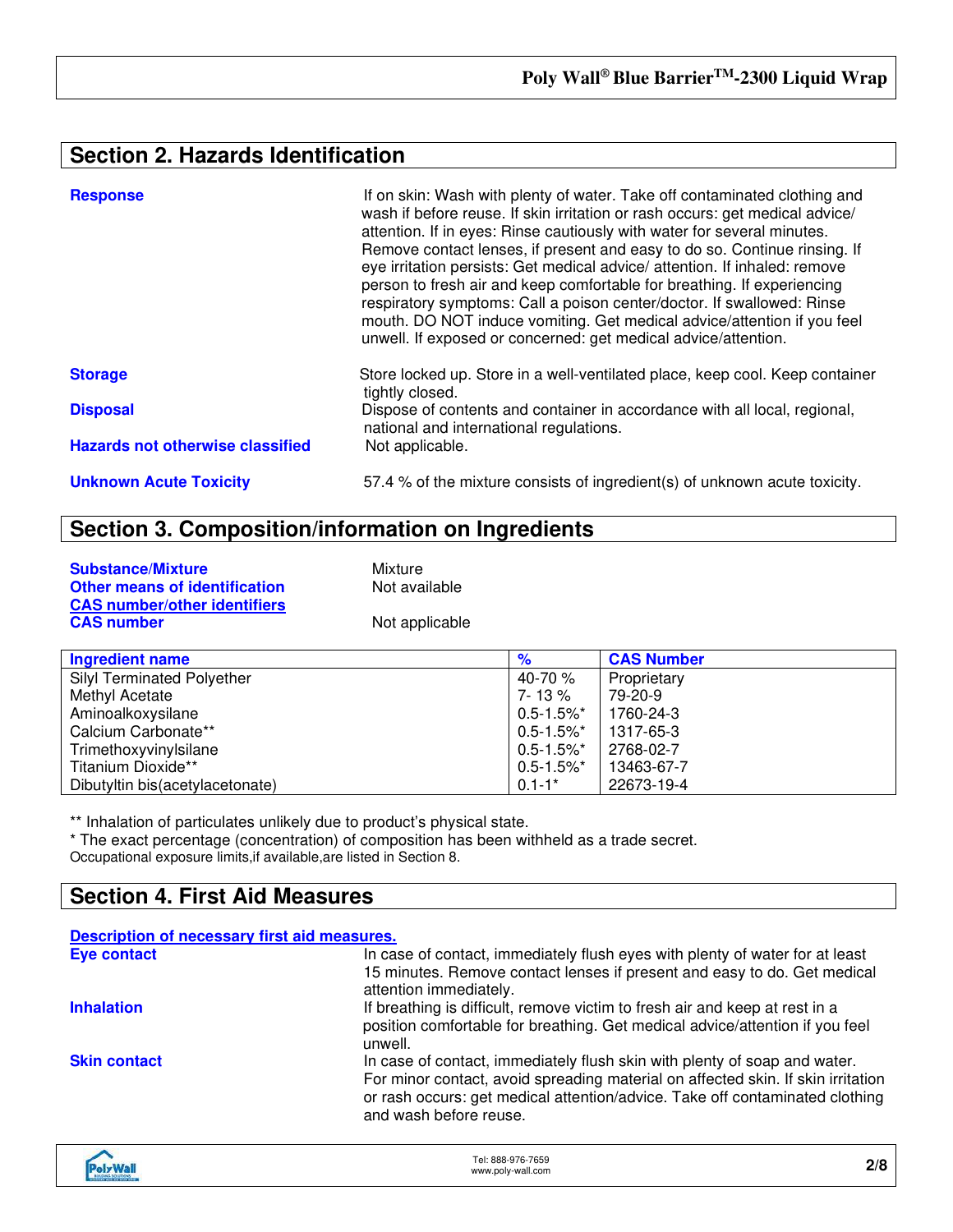## **Section 4. First Aid Measures**

| <b>Ingestion</b>                                                                      | If swallowed, do not induce vomiting unless directed to do so by medical<br>personnel. Never give anything by mouth to an unconscious person. Get<br>medical advice/attention. |  |
|---------------------------------------------------------------------------------------|--------------------------------------------------------------------------------------------------------------------------------------------------------------------------------|--|
| Most important symptoms/effects, acute and delayed                                    |                                                                                                                                                                                |  |
| <b>Eye contact</b>                                                                    | Causes serious eye irritation. Symptoms may include discomfort or pain,<br>excess blinking and tear production, with marked redness and swelling of the<br>conjunctiva.        |  |
| <b>Inhalation</b>                                                                     | May cause respiratory tract irritation.                                                                                                                                        |  |
| <b>Skin contact</b>                                                                   | May cause skin irritation. Handling can cause dry skin, discomfort, irritation<br>and dermatitis. May cause an allergic skin reaction.                                         |  |
| <b>Ingestion</b>                                                                      | Maybe harmful if swallowed. Ingestion may cause discomfort and/or<br>distress, nausea or vomiting.                                                                             |  |
| Indication of immediate medical attention and special treatment needed, if necessary. |                                                                                                                                                                                |  |
| <b>Notes to physician:</b>                                                            | Symptoms may not appear immediately.                                                                                                                                           |  |
| <b>Specific treatments</b>                                                            | No specific treatment                                                                                                                                                          |  |
|                                                                                       |                                                                                                                                                                                |  |

**Protection of first-aiders:** No action shall be taken involving any personal risk or without suitable training. If it is suspected that fumes are still present, the rescuer should wear an appropriate mask or self-contained breathing apparatus. It may be dangerous to the person providing the aid to give mouth to mouth resuscitation.

## **Section 5. Fire-Fighting Measures**

| <b>Extinguishing media</b>                         |                                                                                                                                                                              |
|----------------------------------------------------|------------------------------------------------------------------------------------------------------------------------------------------------------------------------------|
| <b>Suitable extinguishing media</b>                | Use extinguishing measures that are appropriate to local circumstances and<br>the surrounding environment.                                                                   |
| Unsuitable extinguishing media                     | Use of water spray when fighting fire may be inefficient.                                                                                                                    |
| <b>Hazardous thermal decomposition</b><br>products | Nitrogen Oxides (corrosive)                                                                                                                                                  |
| <b>Special protective equipment</b>                | Fire-fighters should wear appropriate protective equipment and self-<br>contained breathing apparatus (SCBA) with a full-face piece operated in a<br>positive pressure mode. |

## **Section 6. Accidental Release Measures**

| Personal precautions, protective equipment and emergency procedures. |                                                                                                                                                                                                                                                                          |  |
|----------------------------------------------------------------------|--------------------------------------------------------------------------------------------------------------------------------------------------------------------------------------------------------------------------------------------------------------------------|--|
| For non emergency personal                                           | Evacuate surrounding area. Keep unnecessary and unprotected personnel<br>from entering. Avoid breathing vapor or mist. Provide adequate ventilation.<br>Wear appropriate respirator when ventilation is inadequate. Put on<br>appropriate personal protective equipment. |  |
| For emergency responders                                             | If specialized clothing is required to deal with the spillage, take note of any<br>information in Section 8 on suitable and unsuitable materials. See also the<br>information in "For non-emergency personnel.                                                           |  |
| <b>Enviromental precautions</b>                                      | Avoid disposal of spilled material and runoff and contact with soil, waterways,<br>drains and sewers. Inform the relevant authorities if the product has caused<br>environmental pollution (sewers, waterways, soil, or air).                                            |  |

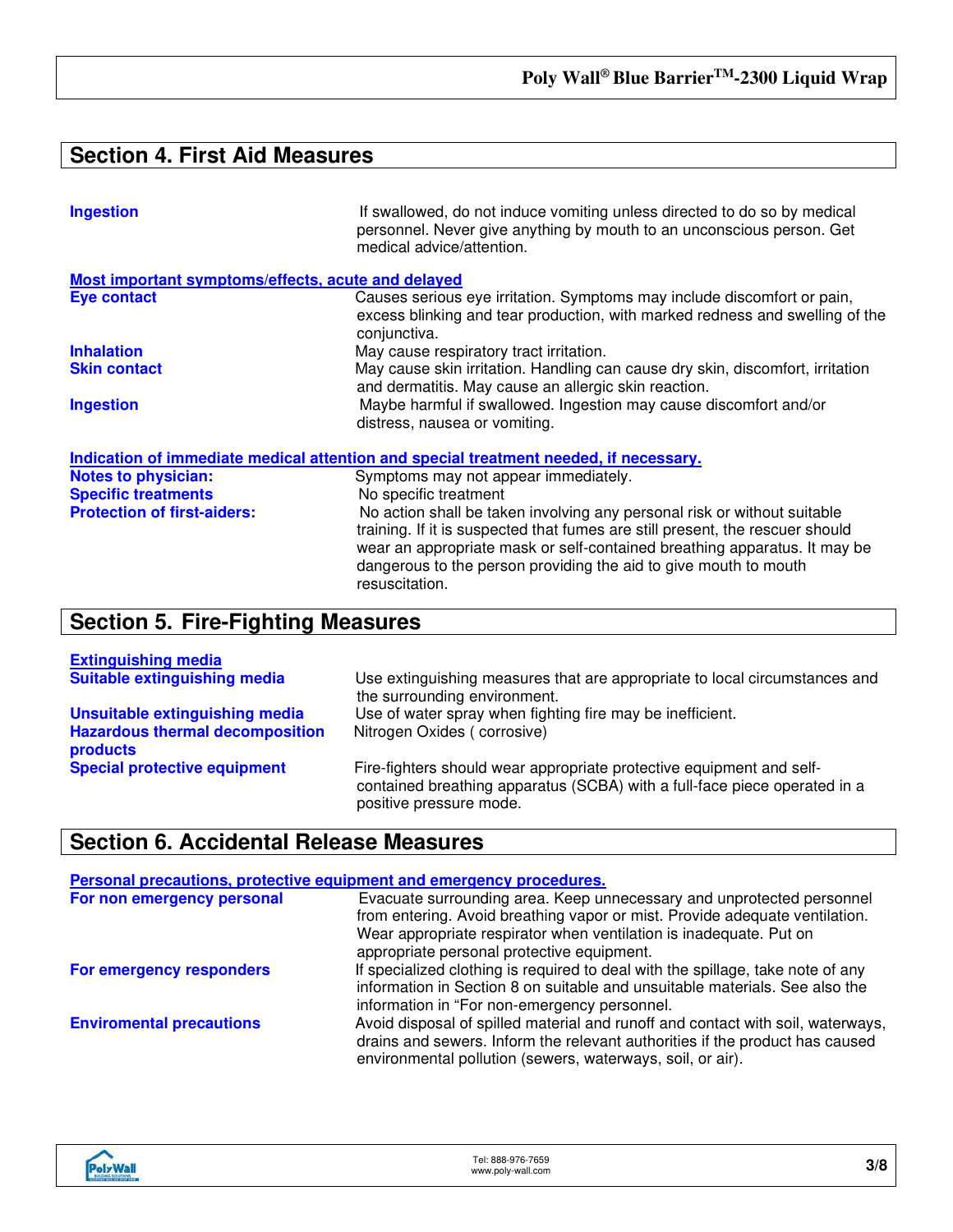## **Section 6. Accidental Release Measures**

**Methods and materials for containment and cleaning up**

Approach release from upwind. Remove all sources of ignition. Use nonsparking tools for clean-up. Prevent entry into sewers, water courses. Stop leak if without risk. Move container from spill area. Contain and collect spillage with non-combustible, absorbent materials i.e. sand, earth, vermiculite or diatomaceous earth and place in container for disposal according to local regulations Dispose of via a licensed waste disposal contractor. See Section 13 for waste disposal.

## **Section 7. Handling and Storage**

| <b>Precautions for safe handling</b>  |                                                                                                                                                  |
|---------------------------------------|--------------------------------------------------------------------------------------------------------------------------------------------------|
| <b>Protective measures</b>            | Use in well- ventilated areas. Wear impervious gloves and eye protection.<br>Do not mix with other chemical products, except as indicated by the |
|                                       | manufacturers. Do not get in eyes. Do not get on skin or clothing. Do not                                                                        |
|                                       | breathe vapor or mist. Do not swallow.                                                                                                           |
| <b>Advice on general occupational</b> | Use good industrial hygiene practices and wear recommended personal                                                                              |
| hygiene                               | protection. Launder contaminated clothing before reuse. Wash hands<br>before eating, drinking or smoking.                                        |
| <b>Conditions for safe storage,</b>   | Store in accordance with local regulations. Store locked up. Keep container                                                                      |
| including any incompatibilities       | tightly closed and sealed until ready to use. Do not store in unlabeled<br>containers. Store at room temperature.                                |

## **Section 8. Exposure Controls/Personal Protection**

### **Control parameters**

| <b>Occupational exposure limits</b> |                                 |                              |  |
|-------------------------------------|---------------------------------|------------------------------|--|
| <b>Ingredient name</b>              | <b>OSHA-PEL</b>                 | <b>ACGIH-TLV</b>             |  |
| <b>Silyl Terminated Polyether</b>   | Not Available                   | Not available                |  |
| Methyl Acetate                      | 610 mg/m <sup>3</sup> (200 ppm) | $200$ ppm                    |  |
| Aminoalkoxysilane                   | Not Available                   | Not Available                |  |
| Calcium Carbonate**                 | 5 mg/m <sup>3</sup> (Resp.)     | $5 \text{ mg/m}^3$ (Resp.)   |  |
|                                     | 15 mg/m <sup>3</sup> (Total)    |                              |  |
| Trimethoxyvinysilane                | Not Available                   | Not available                |  |
| Titanium Dioxide**                  | 15 mg/m $3$                     | 10 mg/m <sup>3</sup> (Total) |  |
| Dibutyltin bis(acetylacetonate)     | 0.1 mg/m <sup>3</sup>           | 0.1 mg/m <sup>3</sup>        |  |
|                                     |                                 |                              |  |

\*\* Inhalation of particles unlikely due to product's physical state.

| <b>Environmental engineering</b><br><b>controls</b><br><b>Hygiene measure:</b> | Use ventilation adequate to keep exposures (airborne levels of dust, fume,<br>vapor, etc.) below recommended exposure limits.<br>Wash hands, forearms and face thoroughly after handling chemical products,<br>before eating, smoking, and using the lavatory and at the end of the working<br>period. Ensure that eyewash stations and safety showers are close to the<br>work station location. |
|--------------------------------------------------------------------------------|---------------------------------------------------------------------------------------------------------------------------------------------------------------------------------------------------------------------------------------------------------------------------------------------------------------------------------------------------------------------------------------------------|
| <b>Eye/face protection</b>                                                     | Safety eyewear complying with an approved standard should be used when<br>risk assessment indicates this is necessary to avoid exposure to liquid<br>splashes. If contact is possible, the following protection should be worn,<br>unless the assessment indicates a higher degree of protection: Safety glasses<br>with side shields.                                                            |

| abulkla <sup>y</sup><br><b>BIRLOWG SOLUTIONS</b><br><b>THE END OF STREET</b> | Tel: 888-976-7659<br>www.poly-wall.com | 4/8 |
|------------------------------------------------------------------------------|----------------------------------------|-----|
|------------------------------------------------------------------------------|----------------------------------------|-----|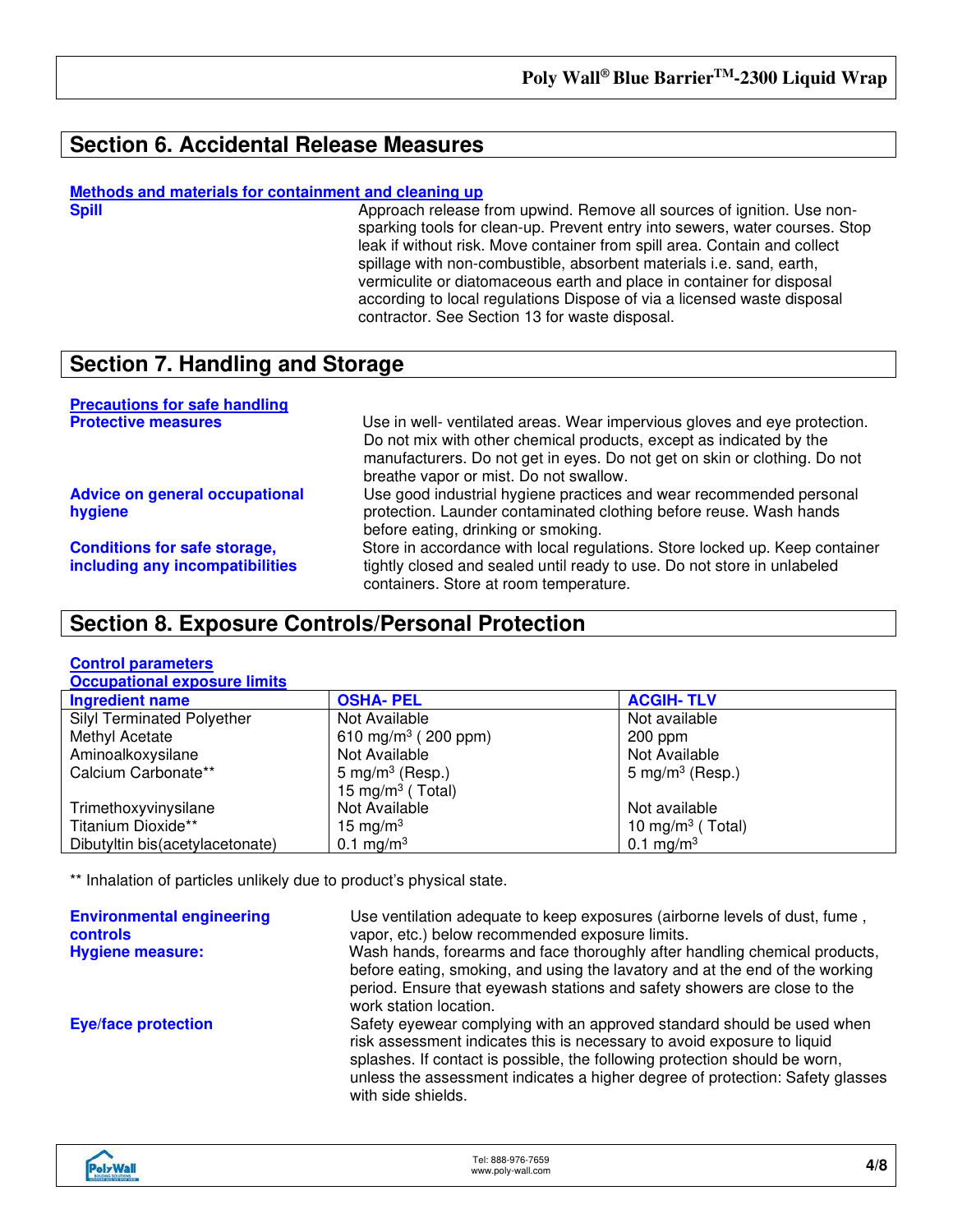## **Section 8. Exposure Controls/Personal Protection**

#### **Skin Protection**

**Hand protection Mear impervious gloves, such as nitrile.** Wear impervious gloves, such as nitrile. **Body protection Example 20** Wear suitable protective clothing. **Other skin protection** Wear appropriate footwear and any additional skin protection measures should be selected based on the task being preformed and the risks involved. **Respiratory protection** Use a properly fitted, air purifying or supplied air respirator complying with an approved standard if a risk assessment indicates this is necessary. Respirator selection must be based on known or anticipated exposure levels, the hazards of the product and the safe working limits of the selected respirator.

## **Section 9. Physical and Chemical Properties**

**Appearance Color** Blue **Odor** Mint like<br> **Odor threshold** Mild Mild **Odor threshold pH** No data available **Melting point**<br> **Boiling point**<br> **Boiling point**<br> **CO N**o data available **Flash Point** 145 °F or (62.8 °C) **Evaporation rate:** No data available<br> **Elammability (solid, gas)** Combustible **Flammability** (solid, gas) **Lower & upper explosive (flammable) limits Vapor density** No data available **Vapor pressure** No data available **Relative density** 1.00-1.15 g/ml **Solubility Partition coefficient: noctanol/water Auto- ignition temperature** No data available **Decomposition temperature** No data available **Viscosity** 3,000- 8,000 cps

**Paste/Gel liquid Boiling point** No data available Lower: No data available Upper: No data available No data available

#### **VOC** < 13 g/l. less water and exempt solvents

## **Section 10. Stability and Reactivity**

**Conditions to avoid:** Heat. Incompatible materials. **Hazardous decomposition products**

**Reactivity Reactivity No dangerous reaction known under conditions of normal use. Chemical stability** This product is stable under normal storage conditions.<br> **Possibility of hazardous reactions** No dangerous reaction known under conditions of norn No dangerous reaction known under conditions of normal use. **Incompatible materials** Strong oxidizing agents. Water and moisture. Carbon oxides. Nitrogen Oxides (NO<sub>x</sub>). Aldehydes. Methanol.

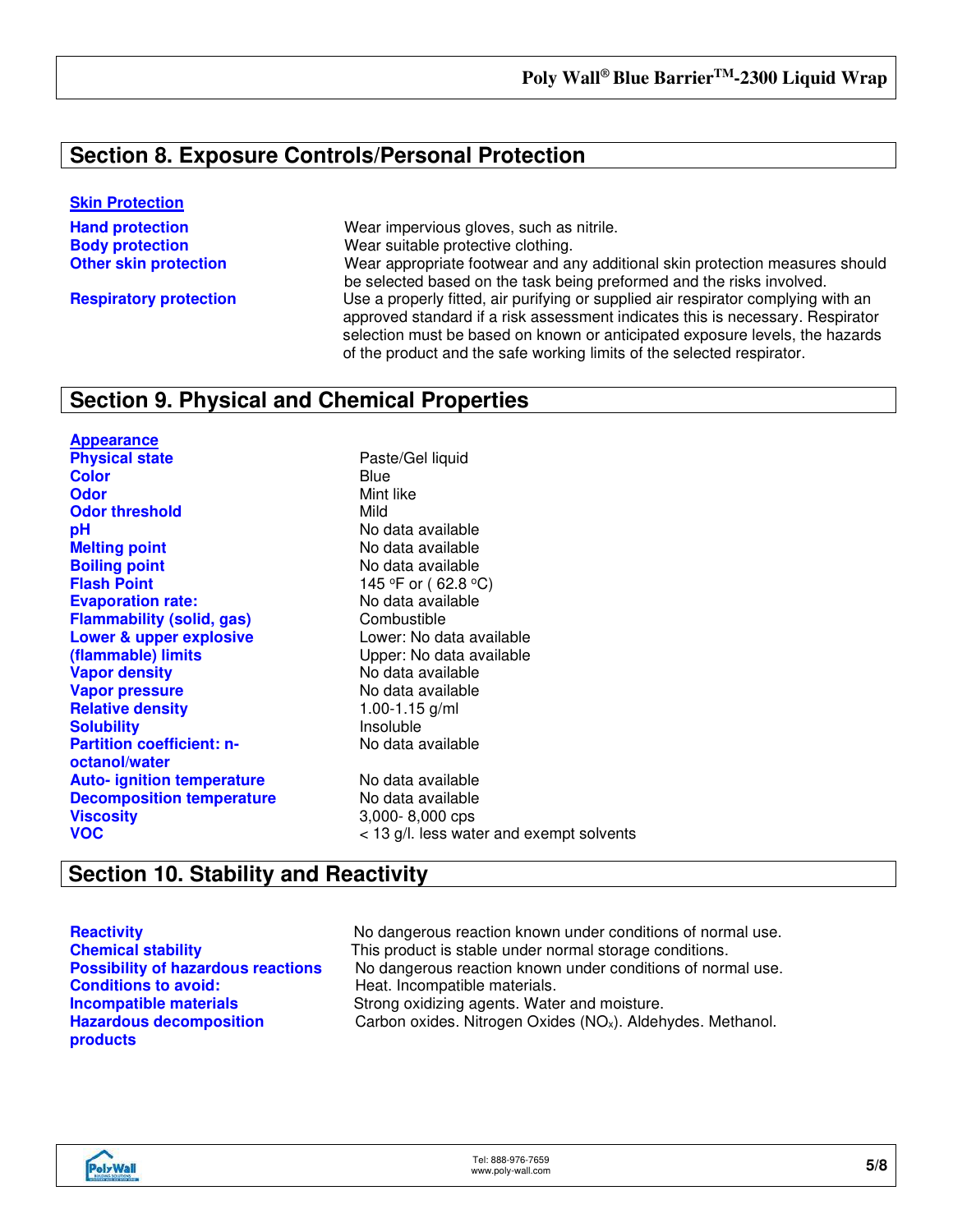## **Section 11. Toxicological Information**

| <b>Likely routes of exposure</b> | Skin contact, eye contact, inhalation and ingestion.                                                                                                                    |
|----------------------------------|-------------------------------------------------------------------------------------------------------------------------------------------------------------------------|
| <b>Eye contact</b>               | Causes serious eye irritation. Symptoms may include discomfort or pain,<br>excess blinking and tear production, with marked redness and swelling of the<br>conjunctiva. |
| <b>Inhalation</b>                | May cause respiratory tract irritation.                                                                                                                                 |
| <b>Skin contact</b>              | May cause skin irritation. Handling can cause dry skin, discomfort, irritation<br>and dermatitis. May cause an allergic skin reaction                                   |
| <b>Ingestion</b>                 | Maybe harmful if swallowed. Ingestion may cause discomfort and/or distress,<br>nausea or vomiting                                                                       |

| Acute Toxicity (ATE <sub>mix</sub> = 5,530 mg/kg) |                     |                            |
|---------------------------------------------------|---------------------|----------------------------|
| <b>Chemical name</b>                              | <b>LC50</b>         | LD 50                      |
| Silyl Terminated Polyether                        | Not Available       | Not Available              |
| Methyl Acetate                                    | $> 49.2$ mg/L, 4 hr | Oral: $> 6,482$ mg/kg, rat |
| Aminoalkoxysilane                                 | Not Available       | Oral: $> 7,500$ mg/kg, rat |
| Calcium Carbonate                                 | Not Available       | Oral: $> 6,450$ mg/kg, rat |
| Trimethoxyvinysilane                              | Not Available       | Oral: $>$ 7,000 mg/kg, rat |
| <b>Titanium Dioxide</b>                           | Not Available       | Oral: $> 5,000$ mg/kg, rat |
| Dibutyltin bis(acetylacetonate)                   | Not Available       | Oral: 1,864 mg/kg, rat     |

| Carcinogenicity                                                                                                        |            |  |
|------------------------------------------------------------------------------------------------------------------------|------------|--|
| <b>Chemical listed as Carcinogens or Potential Carcinogen</b><br><b>Chemical Name</b><br>NTP, IARC, OSHA, ACGIH, CP65) |            |  |
|                                                                                                                        |            |  |
| <b>Silyl Terminated Polyether</b>                                                                                      | Not listed |  |
| Methyl Acetate                                                                                                         | Not listed |  |
| Aminoalkoxysilane                                                                                                      | Not listed |  |
| Calcium Carbonate                                                                                                      | Not listed |  |
| Trimethoxyvinysilane                                                                                                   | Not listed |  |
| <b>Titanium Dioxide</b>                                                                                                | 1-2B, CP65 |  |
| Dibutyltin bis(acetylacetonate)                                                                                        | Not listed |  |

### **Delayed, Immediate and Chronic Effects of Short and Long Term Exposure.**

| <b>Short-Term</b>                       |                                          |  |
|-----------------------------------------|------------------------------------------|--|
| <b>Skin Corrosion/Irritation</b>        | May cause skin irritation                |  |
| <b>Serious eye Damage/Irritation</b>    | Causes serious eye irritation            |  |
| <b>Respiratory Sensitization</b>        | Not classified                           |  |
| <b>Skin Sensitization</b>               | May cause an allergic reaction           |  |
| <b>STOT- Single exposure</b>            | May cause respiratory irritation         |  |
| <b>Aspiration Hazard</b>                | Not classified                           |  |
| Long-Term                               |                                          |  |
| <b>Carcinogenicity</b>                  | Not classified                           |  |
| <b>Germ cell Mutagenicity</b>           | Not classified                           |  |
| <b>Reproductive Toxicity</b>            | May damage fertility or the unborn child |  |
| <b>STOT- Repeated exposure</b>          | Not classified                           |  |
| <b>Synergistic/Antagonistic Effects</b> | Not classified                           |  |

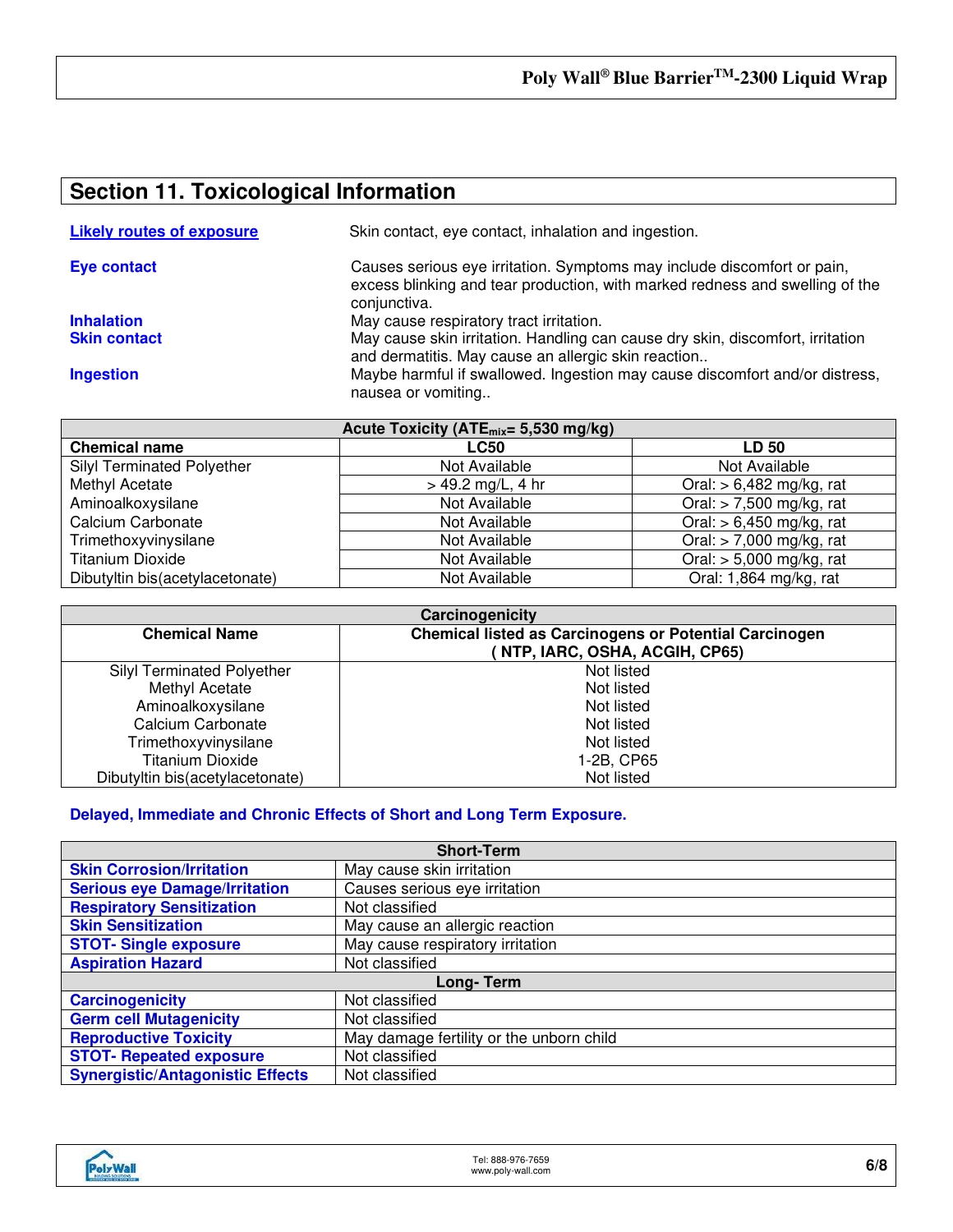## **Section 12. Ecological Information**

**Ecotoxicity** May cause long-term adverse effects to the aquatic environment. Keep from entry into sewers and waterways.

| <b>Ecotoxicity</b>                |                            |                                 |
|-----------------------------------|----------------------------|---------------------------------|
| <b>Chemical Name</b>              | EC50/NOEC-48 hours         | LC50/NOEC-96 hours              |
| <b>Silyl Terminated Polyether</b> | Not available              | Not available                   |
| Methyl Acetate                    | 1026.7 mg/l, Daphnia magna | > 250 mg/l, Danio rerio         |
| Aminoalkoxysilane                 | 81 mg/l, Daphnia magna     | 597 mg/l, Brachydanio rerio     |
| Calcium Carbonate                 | Not available              | Not available                   |
| Trimethoxyvinysilane              | 168.7 mg/l, Daphnia magna  | 597 mg/l, Brachydanio rerio     |
| <b>Titanium Dioxide</b>           | >1000 mg/l, Daphnia magna  | > 100 mg/l, Pimephales promelas |
| Dibutyltin bis(acetylacetonate)   | 0.0036 mg/l, Daphnia magna | Not available                   |

**Persistence and degradability** No information available. **Bioaccumulation No information available.**<br> **Mobility in Soil No information available. Other adverse effects** No information available.

No information available.

## **Section 13. Disposal Considerations**

**Disposal methods** Dispose of contents/containers in accordance with all local, state, tribal, provincial, and federal regulations.

## **Section 14. Transportation Information**

#### **DOT/IATA**

|                               | <b>DOT Classification</b> |               | <b>IMDG</b>   |
|-------------------------------|---------------------------|---------------|---------------|
| <b>Additional Information</b> | Not regulated             | Not regulated | Not regulated |

## **Section 15. Regulatory Information**

**U.S. Federal regulations:** All components are listed on the US TSCA inventory list.

# **Composition/information on ingredients**

**SARA 302 (EHS) TPQ** None of the components are listed.<br> **SARA 304 EHS RQ** None of the components are listed. **SARA 304 EHS RQ** None of the components are listed.<br> **SARA 313** None of the components are listed. **SARA 313** None of the components are listed.<br>**CERCLA** None of the components are listed. None of the components are listed.